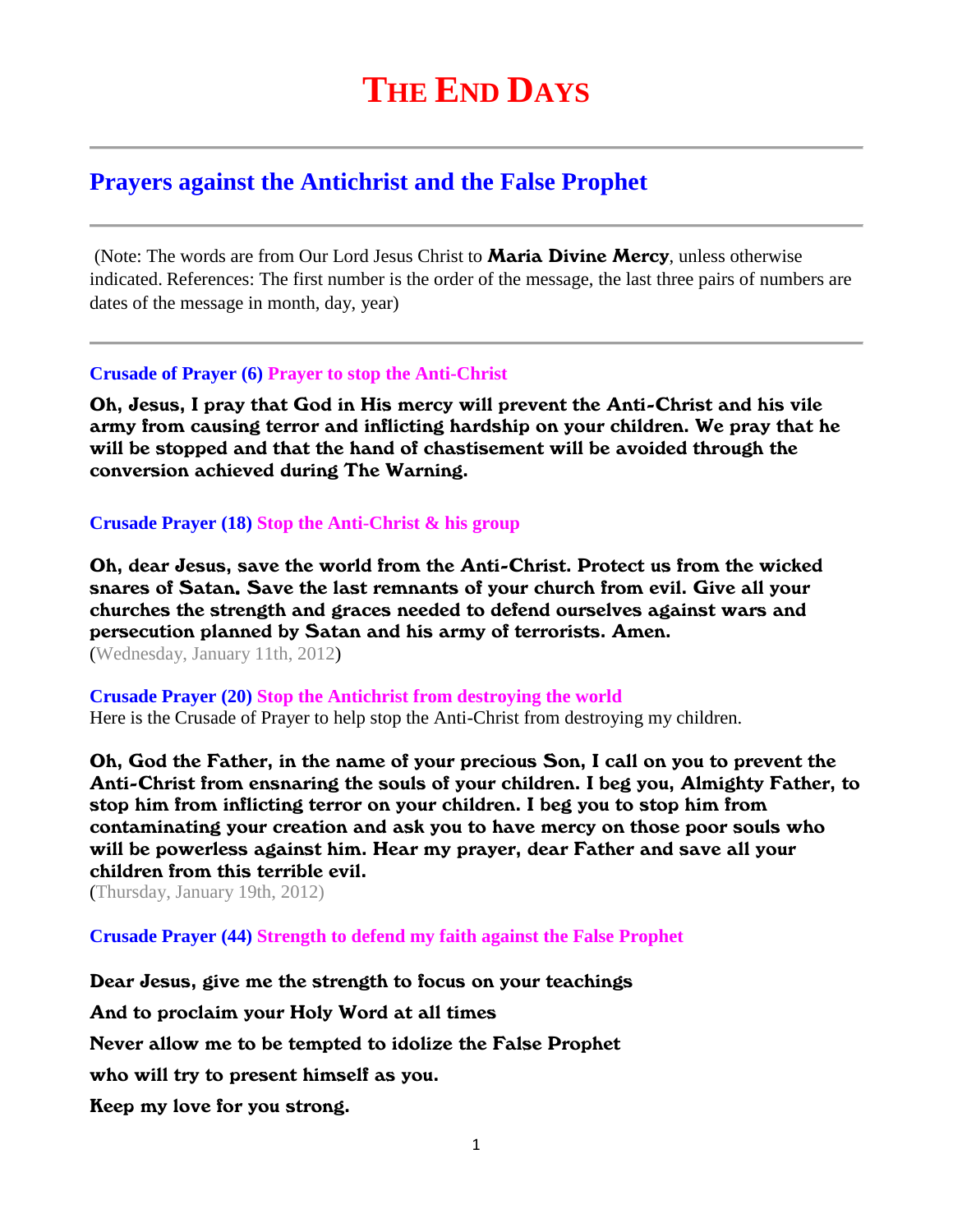## Give me the graces of discernment so that I will never deny

#### The truth contained in the Holy Bible, no matter how many

## Lies are presented to me to encourage me to turn my back on your true word.

#### Amen.

(391 04-12-12)

Please, children, let Me hold you close and give you the comfort you crave in a world full of unhappiness, injustice, cruelty, and hatred.

**I am your lifeline. Only I can help you.**

## **Crusade Prayer (158) Protect me from the One-World Religion**

Dear Jesus, protect me from the evil of the new One-World Religion, which does not come from You. Sustain me on my journey to freedom, along the path to Your Holy Kingdom.

Keep me in union with You, whenever I am tormented and forced to swallow lies, which are spread by Your enemies to destroy souls.

Help me to withstand persecution, to remain firm to the True Word of God against false doctrines and other sacrileges, which I may be forced to accept.

Through the gift of my free will, take me into the Domain of Your Kingdom, to enable me to stand up and proclaim the Truth, when it will be declared to be a lie.

Never let me falter, hesitate or run away in fear, in the face of persecution. Help me to remain firm and steadfast to the Truth for as long as I live. Amen.

(1,156 06-28-14)

#### **Jesus-to-Mankind Litany Prayer (1) Protection against the False Prophet**

## Dearest Jesus, save us from the deceit of the False Prophet.

Jesus, have Mercy on us.

Jesus, save us from the persecution.

Jesus, preserve us from the Anti-Christ.

Lord Have Mercy.

Christ Have Mercy.

Dearest Jesus, cover us with Your Precious Blood.

Dearest Jesus, open our eyes to the lies of the False Prophet.

Dearest Jesus, unite your Church.

Jesus, Protect our sacraments.

Jesus, don't let the False Prophet divide your Church.

Dearest Jesus, help us to reject lies presented to us as the truth.